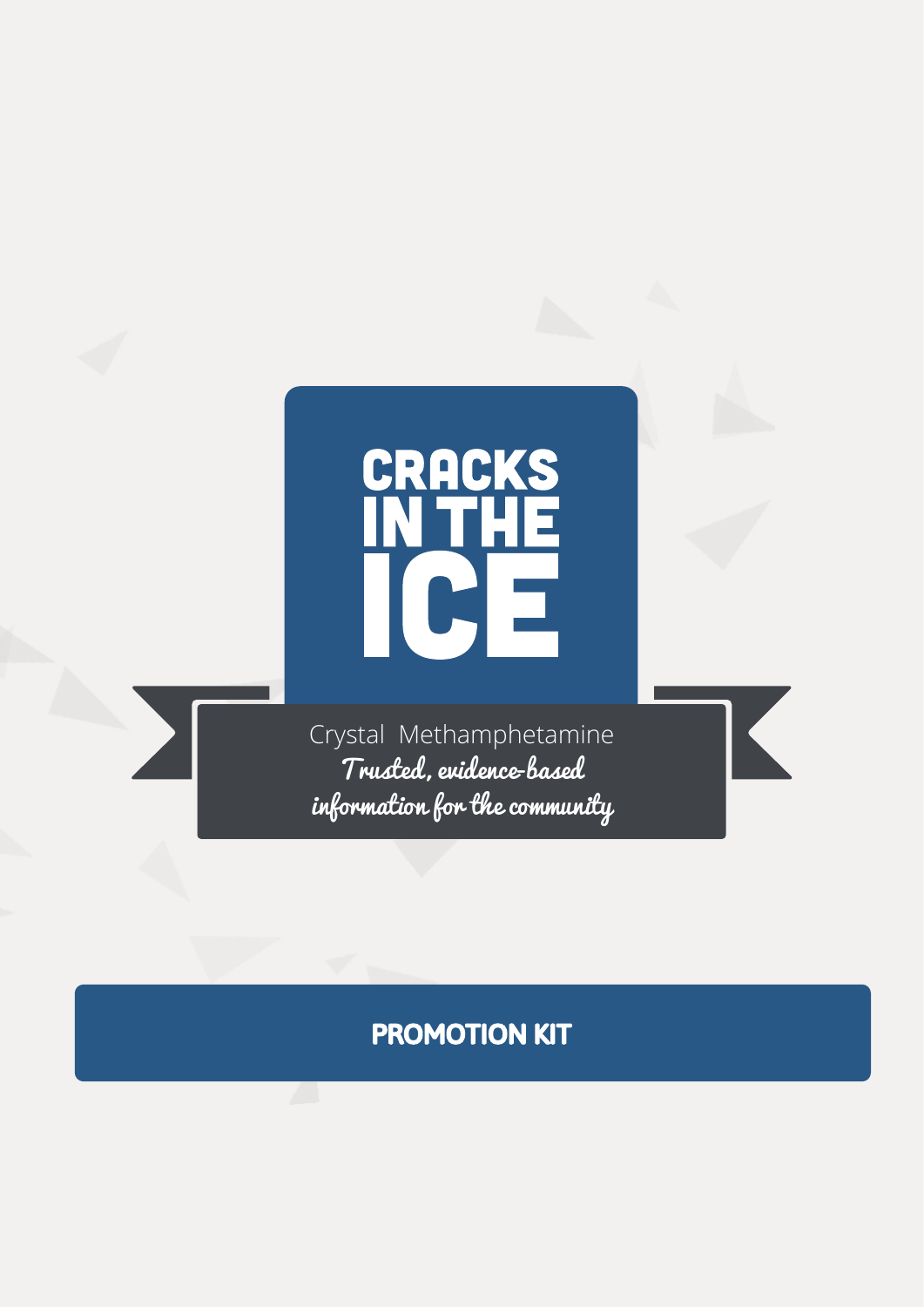### CRACKS IN THE ICE IS AN ONLINE TOOLKIT PROVIDING TRUSTED, EVIDENCE-BASED, AND UP-TO-DATE INFORMATION AND RESOURCES ABOUT CRYSTAL METHAMPHETAMINE (ICE) FOR THE AUSTRALIAN COMMUNITY.

In April 2015, the Australian Government established a National Ice Taskforce to provide advice to Government on the impacts of ice (crystal methamphetamine) in Australia and actions needed to address this growing problem. The Final Report of this Taskforce stated that "The first priority must be supporting families, workers and communities to better respond to people affected by ice." (Commonwealth of Australia, Department of the Prime Minister and Cabinet, Final Report of the National Ice Taskforce, 2015).

As part of a coordinated response to this need the Australian Government Department of Health funded development of Cracks in the Ice, an online toolkit to provide evidence-based information about ice (crystal methamphetamine) for the Australian community.

In 2017, Cracks in the Ice was recognised by the Australian Rotary Health Knowledge Dissemination Award at the Society for Mental Health Research Conference. The award was for excellence in bridging the gap between knowledge gained through research and the dissemination of that knowledge to clinicians, consumers and carers, and its implementation into policy and practice.

In 2021, Cracks in the Ice was also awarded the TheMHS Award for Mental Health Promotion or Mental Illness Prevention by the Mental Health Services (TheMHS) Learning Network at the annual conference. The award recognised an outstanding impact in mental health promotion.

The Cracks in the Ice portal was updated in 2021 with an improved design and user experience based on feedback from over 2000 Australians including people who use ice, their families and friends, health professionals and community members.

## WHO IS BEHIND CRACKS IN THE ICE?

Cracks in the Ice was developed with input from community members across Australia in consultation with researchers from the Matilda Centre for Research in Mental Health and Substance Use, the University of Sydney, the National Drug and Alcohol Research Centre, University of New South Wales, the National Drug Research Institute, Curtin University, and the Centre for Brain and Mental Health Research, the University of Newcastle.

> For more information, please visit: **cracksintheice.org.au/about-cracks-in-the-ice**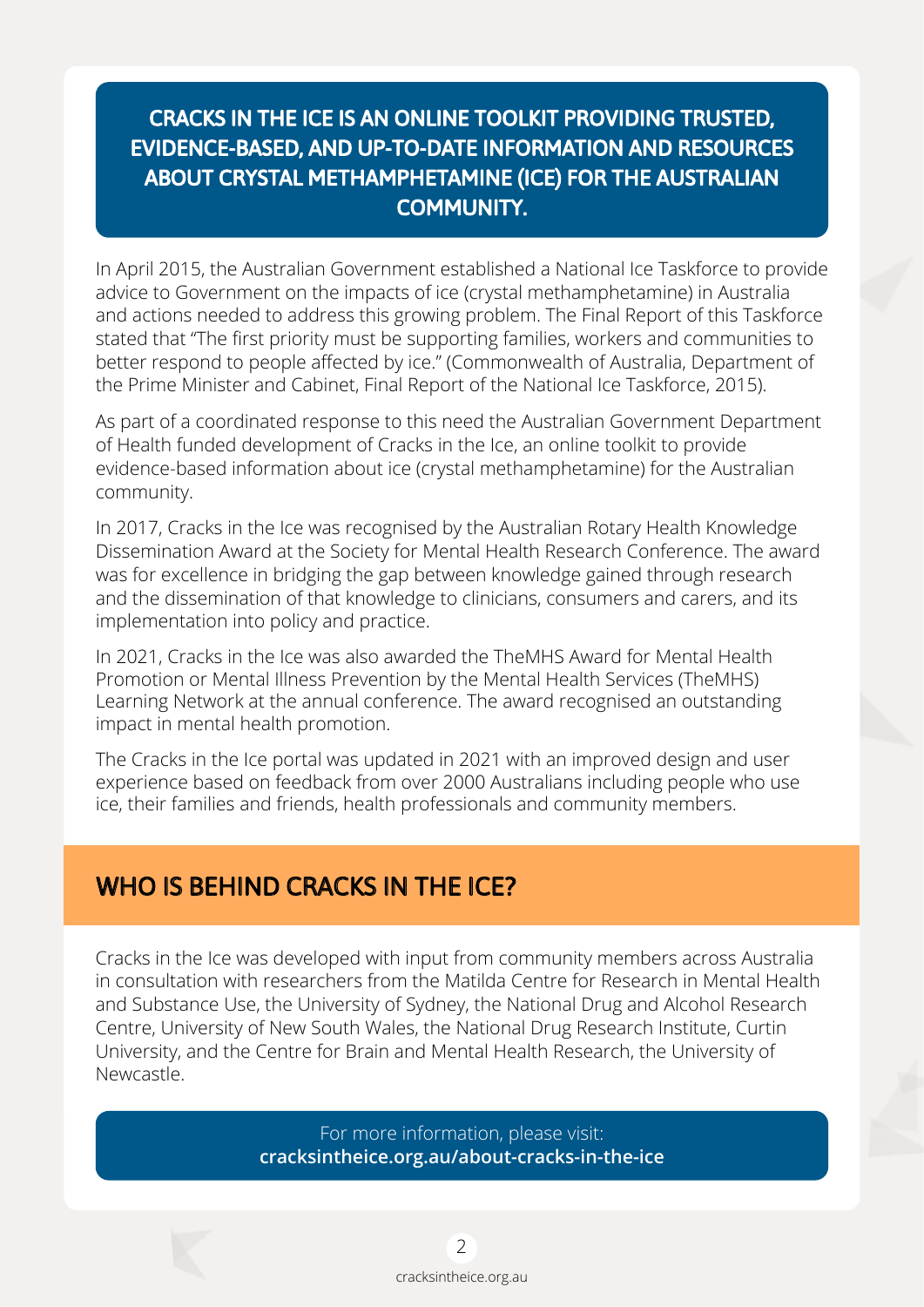## KEY MESSAGES ABOUT CRACKS IN THE ICE

- Access the toolkit at cracksintheice.org.au
- The Cracks in the Ice Community Toolkit was informed by input from over 500 community members from around Australia.
- It was developed in collaboration with researchers from the Matilda Centre for Research in Mental Health and Substance Use, the University of Sydney, the National Drug and Alcohol Research Centre, University of New South Wales, the National Drug Research Institute, Curtin University, and the Centre for Brain and Mental Health Research, the University of Newcastle.
- The toolkit provides the Australian community with trusted, evidence-based information and resources about crystal methamphetamine or ice.
- It has resources for everyone in the community including people who use ice, family and friends, parents, community groups, teachers, and health professionals.
- There is a dedicated section for community members holding forums on ice in their own community with tools such as presentations and handouts.
- The toolkit provides a range of evidence-based resources including fact sheets, guidelines, and printable handouts covering information about the effects of ice, tips for how to stay safe, and information about where, when and how to get help or support.
- A smartphone app (iPhone and Android) is available and provides offline access for Australians who often do not have reliable internet access, such as regional and rural residents.

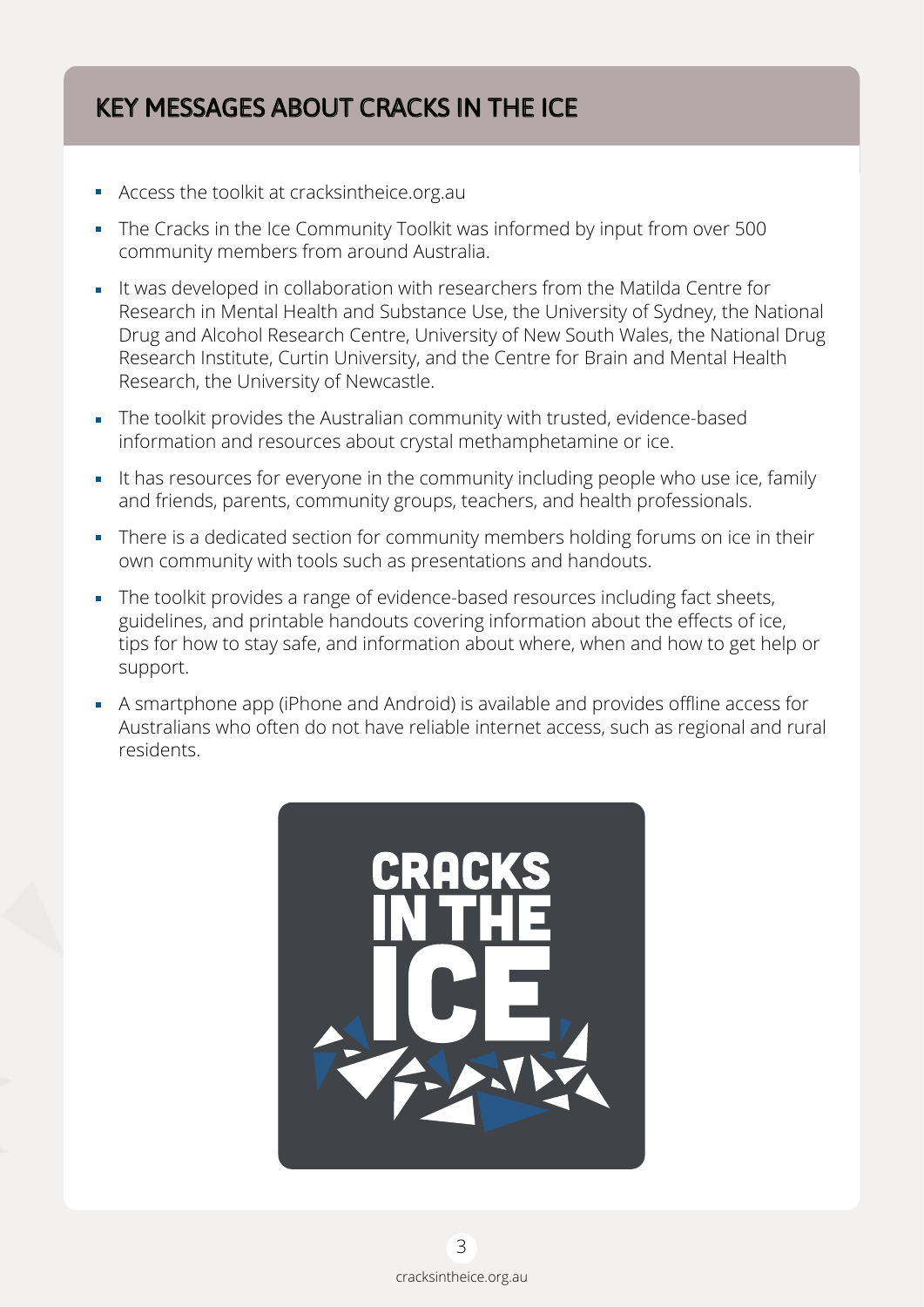## CRACKS IN THE ICE SOCIAL MEDIA

#### FOLLOW US ON FACEBOOK AND TWITTER



FACEBOOK.COM/CRACKSINTHEICE **@**CRACKSINTHEICE





#### USE THESE POSTS TO PROMOTE CRACKS IN THE ICE:

The Cracks in the Ice Community Toolkit is an online toolkit providing the Australian community with trusted, evidence-based information about crystal methamphetamine (ice). Find out more at **cracksintheice.org.au.**

Cracks in the Ice is an online community toolkit providing the Australian community with trusted, evidence-based information about crystal methamphetamine (ice). Subscribe to receive email updates about Cracks in the Ice **cracksintheice.org au/subscribe** or find out more at **cracksintheice.org.au.**



#### USE THIS POST TO PROMOTE CRACKS IN THE ICE:

Check out the latest resources and information available about crystal methamphetamine for community, education & health groups. Go to **cracksintheice.org.au**

> Want to know more about crystal methamphetamine, 'ice'? Go to **cracksintheice.org.au**

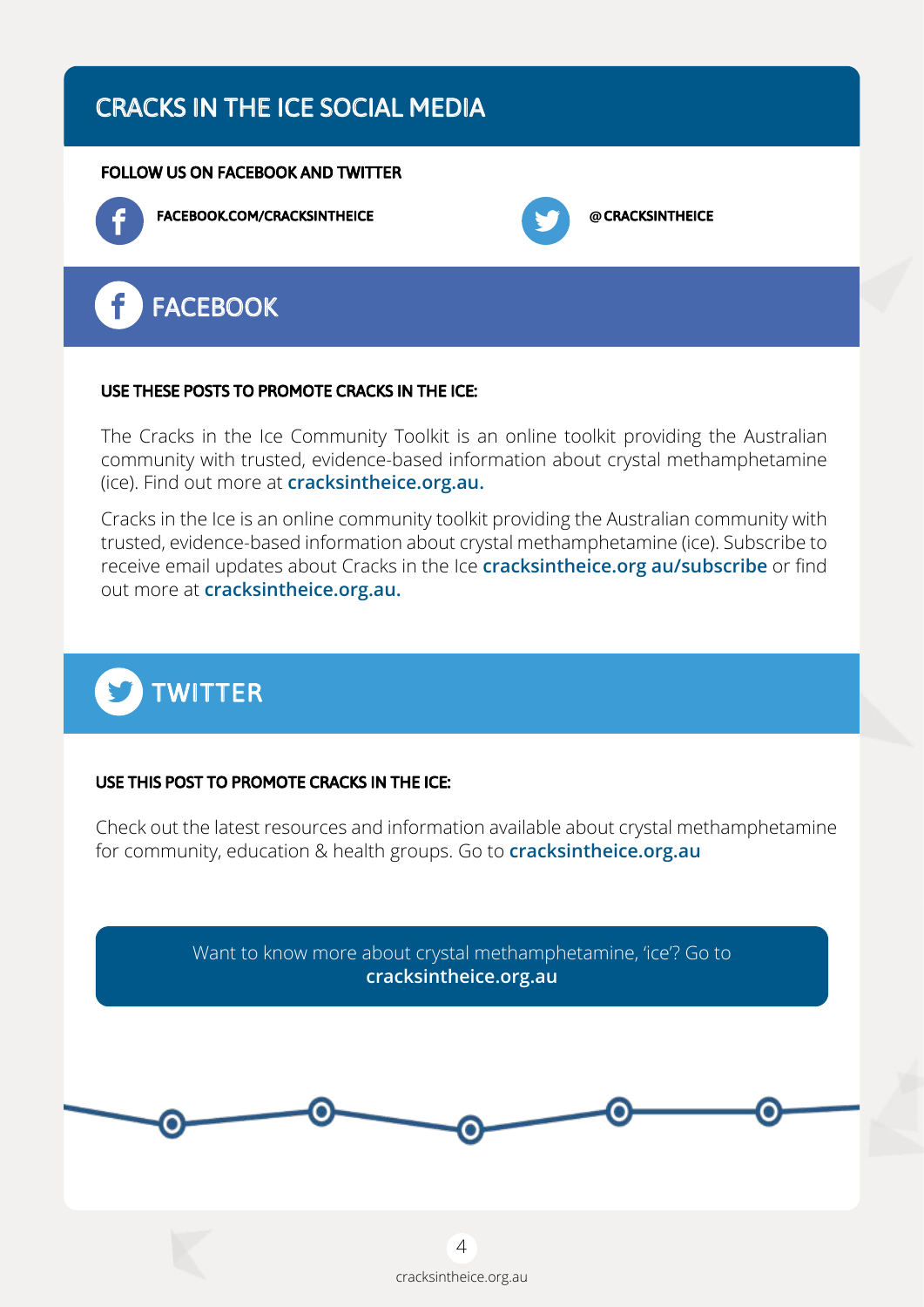#### USE THIS COPY TO PROMOTE CRACKS IN THE ICE:

The Cracks in the Ice Community Toolkit provides the Australian community with trusted, evidence-based information about crystal methamphetamine (ice). Find out more at **cracksintheice.org.au.**

The toolkit provides a range of evidence-based resources including fact sheets, guidelines, and printable handouts covering information about the effects of ice, tips for how to stay safe, and information about where, when and how to get help or support.

## CRACKS IN THE ICE IMAGES FOR DISTRIBUTION

#### Download high resolution versions from **cracksintheice.org.au/community-toolkit/promotion-kit**